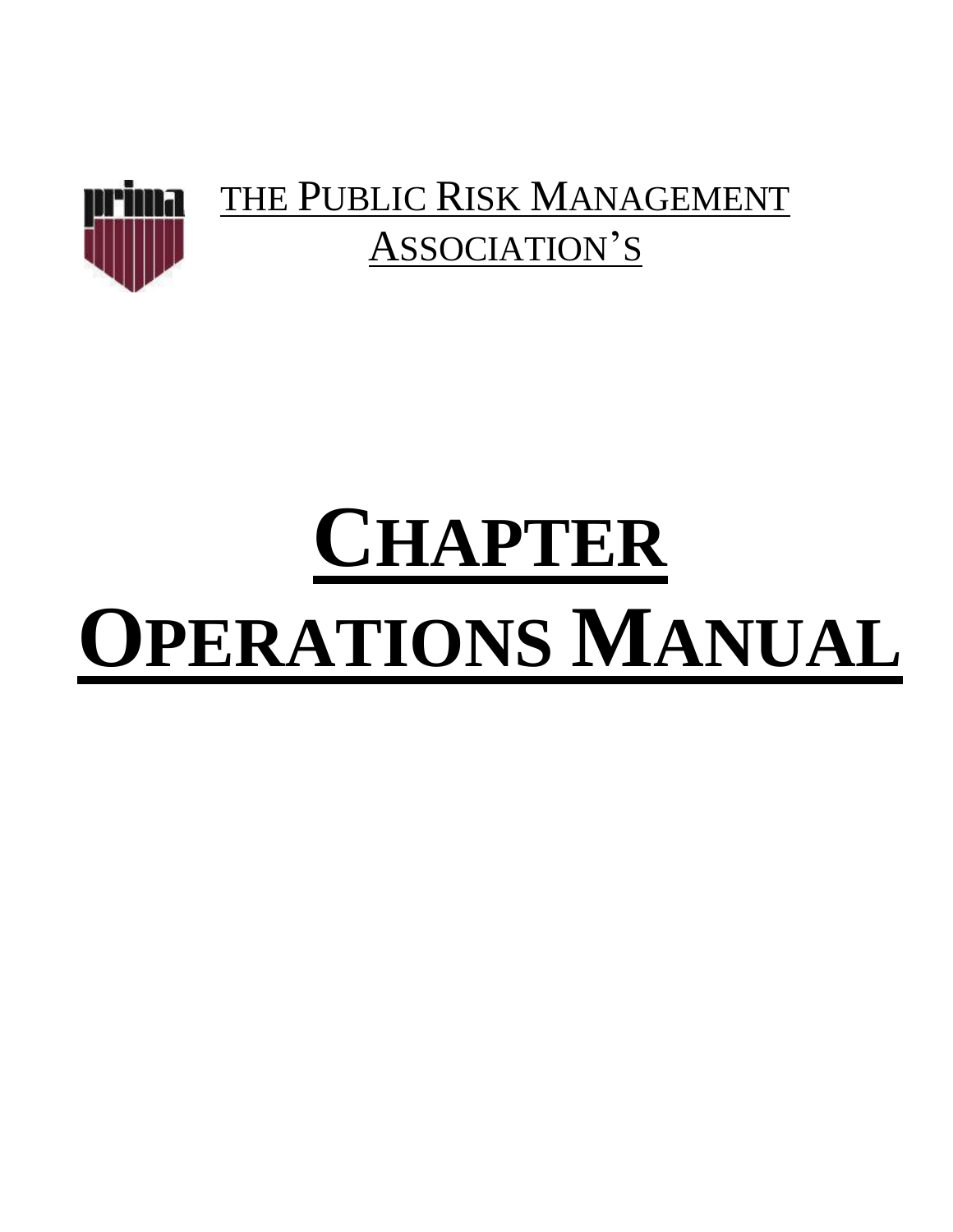# TABLE OF CONTENTS

# **Preface**

About This Manual

| Chapters' Roles in PRIMA's Planning Process | - 3 |
|---------------------------------------------|-----|

# **II. Chapter Organization & Logistics……………....4**

|                        | 4  |
|------------------------|----|
|                        | 5  |
|                        | 6  |
|                        | 6  |
|                        |    |
|                        |    |
|                        | 8  |
|                        | 8  |
|                        | 9  |
|                        | 9  |
| $K_{1}, \ldots, K_{n}$ | 11 |
|                        | 12 |
|                        |    |

# **III. PRIMA Opportunities for Chapters...………….13**

|  | 13   |
|--|------|
|  | -13  |
|  | 15   |
|  | 16   |
|  | 16   |
|  | - 16 |
|  | 18   |
|  |      |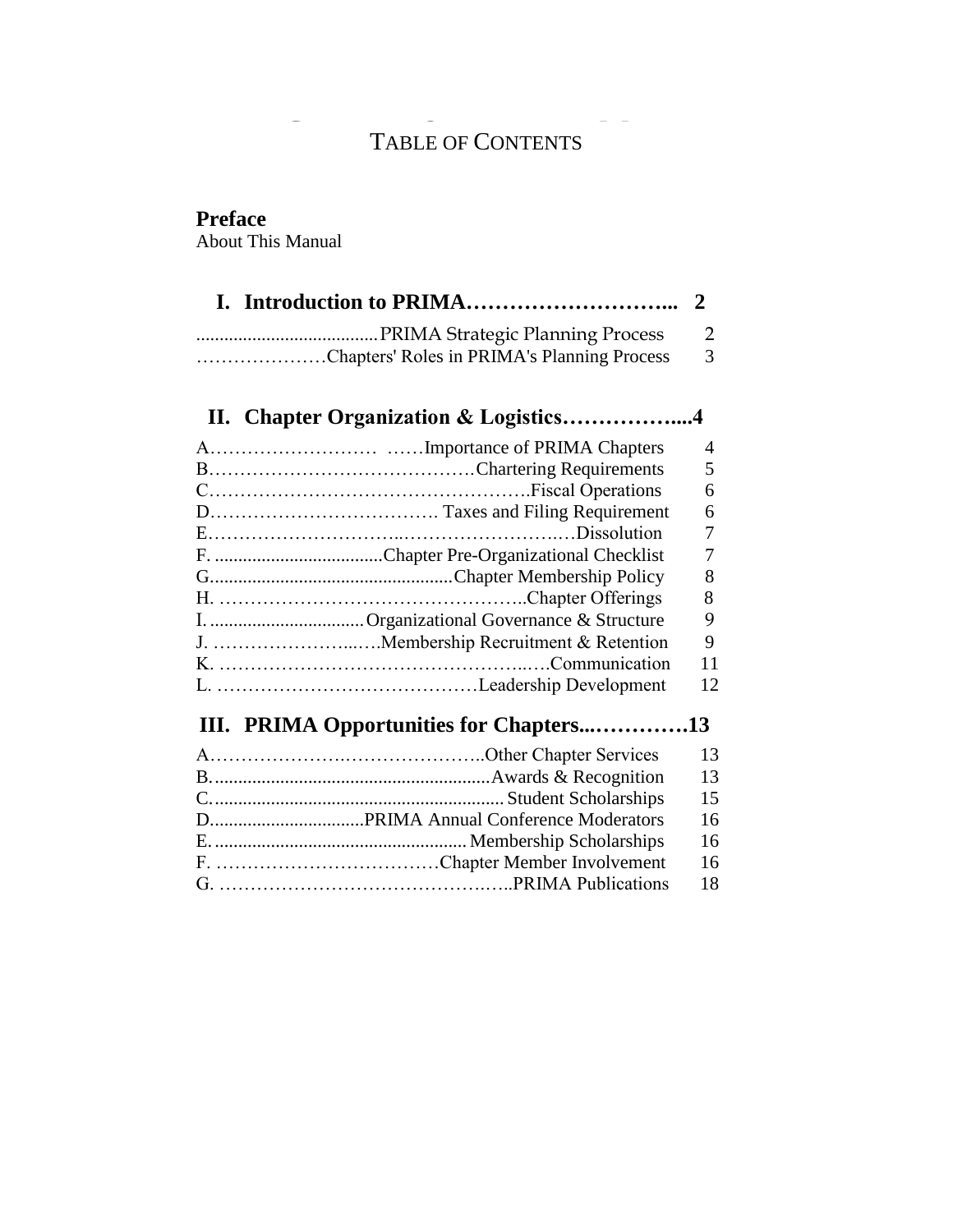# About This Manual

*"Chapters serve a vital role in achieving PRIMA's core purpose"* 

Developing and maintaining a successful Chapter is exciting and fulfilling. This Manual strives to identify the steps necessary to establish a Chapter, identify and develop leaders, and provide excellence to your Chapter members.

This manual is written for Chapter leaders and other Chapter officers of the Public Risk Management Association (PRIMA). Its purpose is to give guidance to Chapter officers so they may better serve and represent PRIMA and PRIMA members. The Chapter Relations Committee assists in creating strong and supportive working relationships between affiliated Chapters and PRIMA. The success of Chapters is vital to the success of PRIMA's core purpose. The Committee is comprised of both seasoned and new Chapter leaders to provide a broad perspective to best serve the needs of diverse Chapters. The goal of this manual is to provide guidelines and samples to be a resource for Chapters.

The manual is divided into four sub-manuals for easy reference; an Introduction to PRIMA, Chapter Organization and Logistics, Chapter Meetings and Events and Opportunities within PRIMA. Together they cover the purpose, goals and structure of the Public Risk Management Association and discuss the Chapter's role as an affiliate organization as well as provide suggestions on Chapter organization and program planning.

An electronic version of this manual is available to all members at [www.primacentral.org](http://www.primacentral.org/) under the Chapter Resources link. Upon notification of a new incoming Chapter president or upon revision of this manual, PRIMA will provide one hard copy of the manual to the Chapter president.

This manual is a living document that may be updated and expanded upon based on the contributions and suggestions of Chapter leaders. One of the most valuable tools for other Chapter leaders is samples and descriptions of your Chapter programs. Use the form on the following page to forward your ideas and suggestions to the manual editors for sharing with other Chapters.

> Please forward all contributions to: Public Risk Management Association Attn: Member Services 700 S. Washington Street, Ste. 216 Alexandria VA 22314-1516 Phone (703) 528-7701 Fax (703) 739-0200 E-mail [membership@primacentral.o](mailto:bdones@primacentral.org)rg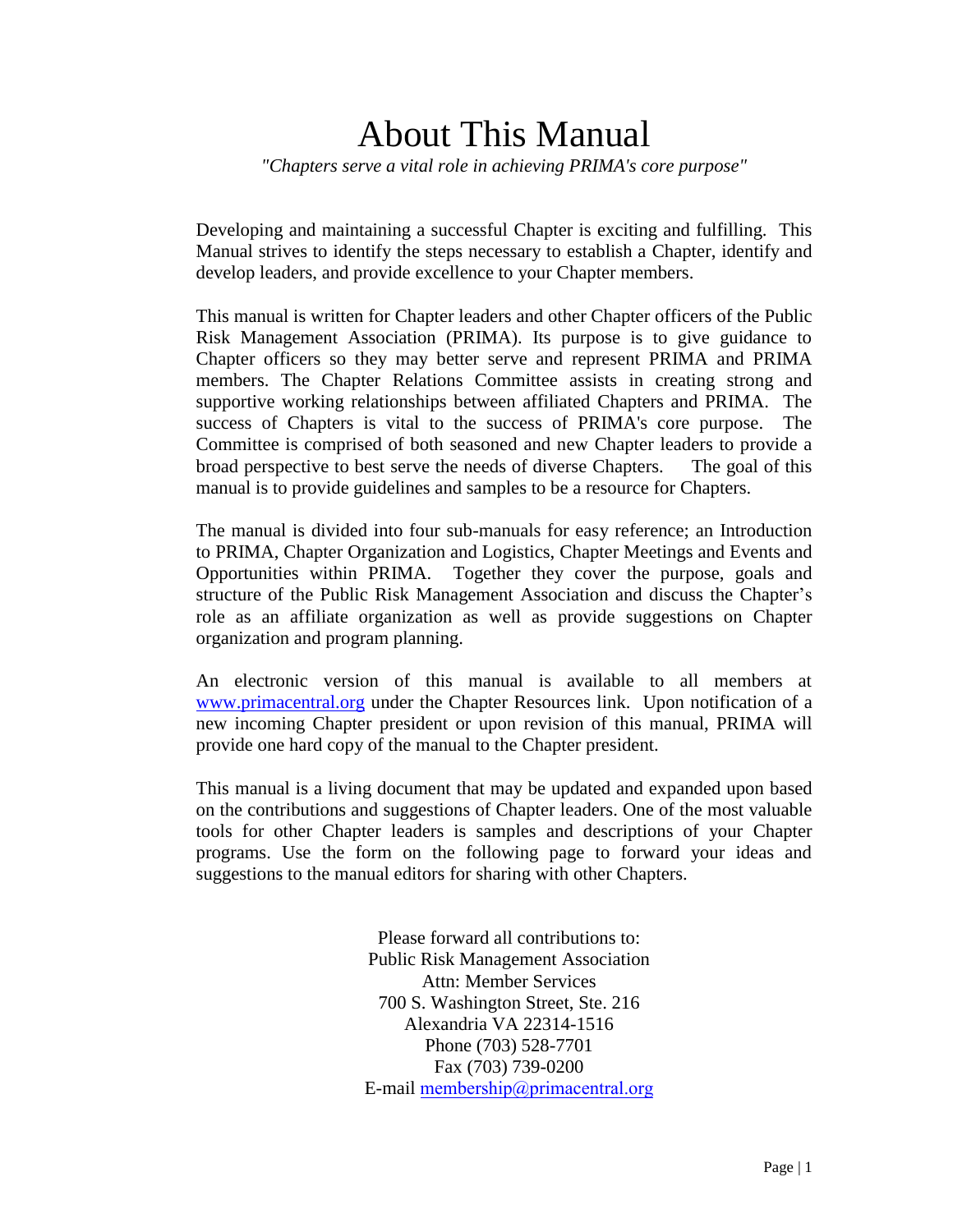# **I. An Introduction to PRIMA**

PRIMA was established in 1978 as a result of the interest and effort of the International City/County Management Association (ICMA), and now boasts nearly 1,900 public entity risk managers and industry professionals as active members. PRIMA has over 30 affiliates that serve the needs of local members in various states. In addition, PRIMA has members and affiliations with organizations in Canada, the United Kingdom, Australia and other nations. PRIMA is the only United States based organization with the sole purpose of serving government risk managers.

PRIMA is governed by a board of directors who are risk management practitioners from local governments and insurance pools. PRIMA is incorporated as a nonprofit organization in the District of Columbia and is registered with the Internal Revenue Service as a  $501(c)(3)$  education and training organization. PRIMA's headquarters is located in Alexandria, Virginia.

PRIMA's operational plan is based on a [strategic plan](../../../PRIMA%20Business/Strategic%20Plan/2012%20-%202013%20Strategic%20Plan/2012-13_strategic_plan.pdf) which is updated annually. This document sets the stage for the annual operational plan and a vision for both short and long term planning horizons. Important aspects of the plan include the core purpose and intrinsic values which are important to the organization and its members in order to achieve the core purpose. Other important documents available on the Web site include the [code of ethics](../../../Communications/Website/About%20PRIMA/codeofethics.pdf) and the [core competencies.](../../../Communications/Website/About%20PRIMA/Core%20Competencies/revised_core_comps_08.pdf) 

The core competencies is an important document and is an excellent resource to use as a basis in planning education programs for your Chapter. PRIMA bases all of its education programming on these [core competencies.](../../../Communications/Website/About%20PRIMA/Core%20Competencies/revised_core_comps_08.pdf)

# PRIMA Strategic Planning Process

The Association board of directors participates in a strategic planning process. The annual review of the strategic plan ensures that it remains a living document and sets the stage for developing the operational plan for the upcoming year.

Operating from the [Long-Range Strategic Analysis](../../../Communications/Website/About%20PRIMA/Strategic%20Plan/Long-Range%20Plan/Long_Range_Strategic_Analysis_2006.pdf) provides clarity and continuity for the Association. When new board members assume their decision-making roles, they inherit priorities that were decided based on long-term goals and previously named objectives. Developing an annual work plan based on long range goals gives each new board the flexibility to address fresh opportunities and issues of immediate concern to the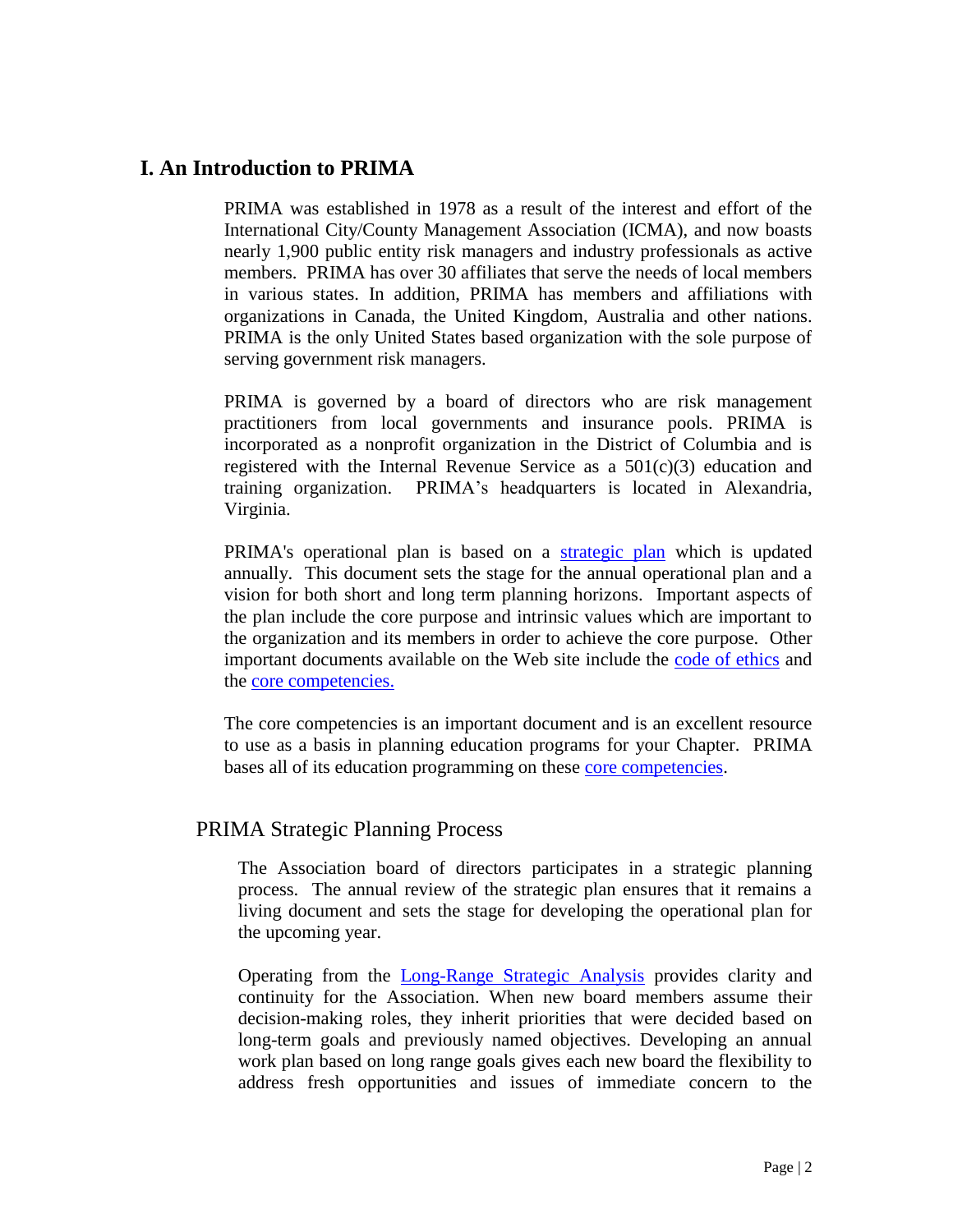Association, as well as to decide the next steps that will best meet the Association's long-term goals.

#### Chapters' Roles in the Planning Process

PRIMA recognizes the vital role of Chapters in partnering to meet the Association's goals. To provide consistent support for Chapters, the Chapter Relations Committee was formed as a standing committee in 2001. The PRIMA Chapter Relations Committee's charge is to link PRIMA with Chapter leaders, members, PRIMA board of directors and PRIMA staff to further PRIMA's mission as well as to plan and implement communication with Chapters. It is composed of representative members of Chapter leadership and one member of the PRIMA board to serve as the board's liaison to the committee.

Each year at the PRIMA Annual Conference, Chapter officers have the opportunity to participate in a Chapter Leadership Workshop. The goal of the meeting is to update Chapter leaders on Association issues and develop ideas from Chapters to strengthen working relationships with Chapters.

PRIMA periodically administers surveys to assess how to strengthen relationships with Chapters. The survey results will be shared with the Chapter Leaders. This information is used during the annual strategic planning process.

The committee encourages you to contact us about creating a strong and supportive working relationship between PRIMA and affiliated Chapters. We would like your input regarding suggestions, comments, ideas, best practices, tips and issues of concern. You may email your contributions and suggestions to membership@primacentral.org.

Please visit the [Chapter Resources](http://www.primacentral.org/content.cfm?sectionid=42) tab of the PRIMA website for additional information.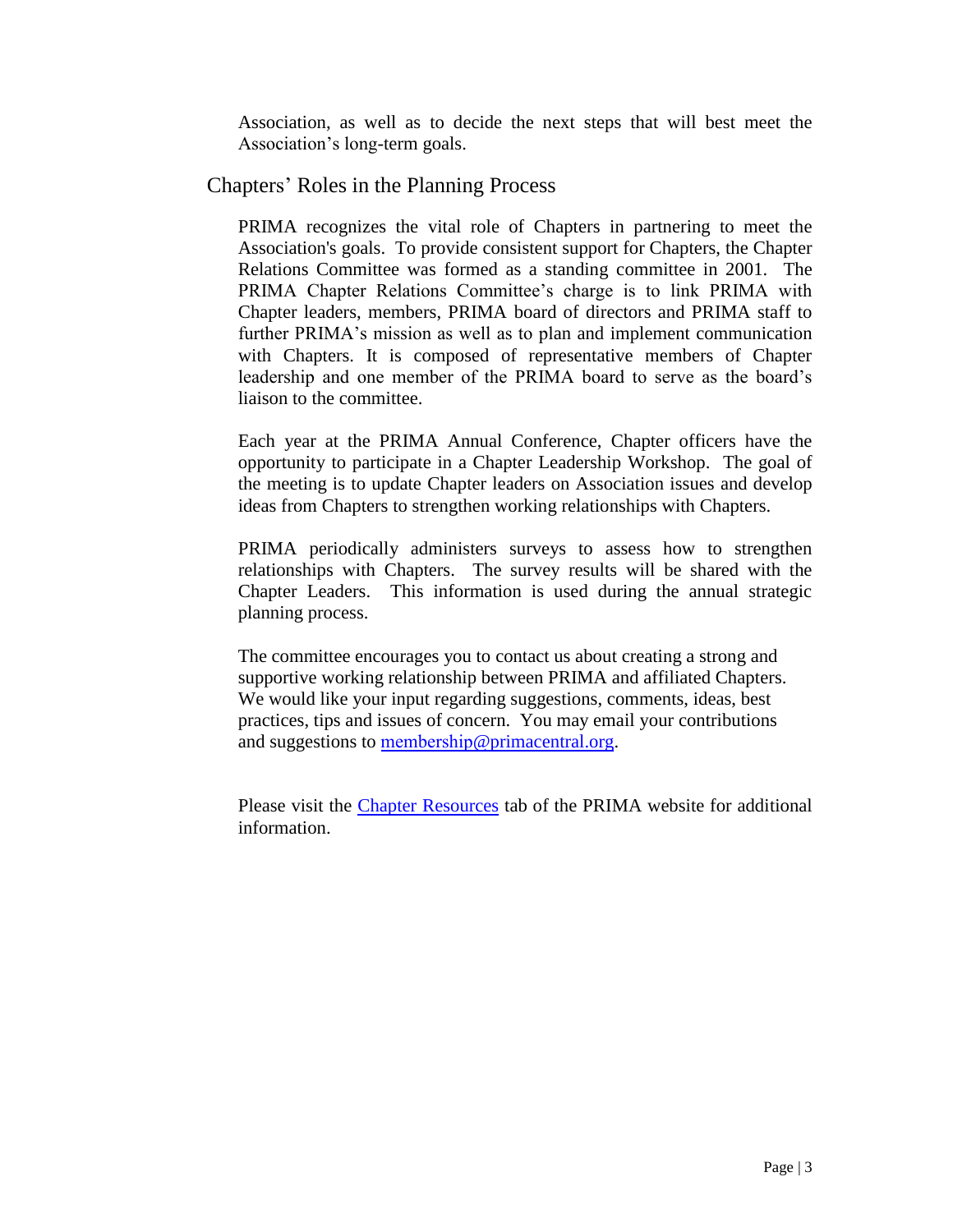# **II. Chapter Organization & Logistics**

#### A. Importance of PRIMA Chapters

The stated purpose of the Chapter in the [PRIMA Model Chapter Bylaws](../../../Communications/Website/Chapters/Chapter%20Resources/Documents/Docs%20and%20Resources/ChapterByLawsMay05.pdf) reads as follows: "The purposes of the Chapter will be to increase the proficiency of management of risk, insurance and benefits in government and other public entities through education and networking, to support the mission and goals of PRIMA as documented in its Strategic Plan, and to act in any other manner that will further the best interests of governments, governmental agencies, intergovernmental risk pools and school and other special districts in their risk management activities."

Strong Chapters are critical to the success of PRIMA's strategic plan by providing the following:

- A vital link for communication between the Association and local members.
- Chapter meetings which provide a forum for networking among public sector risk managers on local, state and regional levels.
- Expanding the PRIMA membership by introducing public and private entities to PRIMA programs, which helps expand the number and scope of services that PRIMA can offer all public sector risk managers.
- Information on local legislative and regulatory issues that are not general enough for a national (or an international) audience.
- The advancement of future Association leadership through leadership development on a local level.
- A link between public risk managers and university programs for recruiting the best students to public sector risk management.

PRIMA Chapters play a vital role in furthering the Association's mission to promote effective risk management in public agencies and to advance the risk management profession as an integral part of public administration. Visit [www.primacentral.org](http://www.primacentral.org/) and click on Chapters for more information.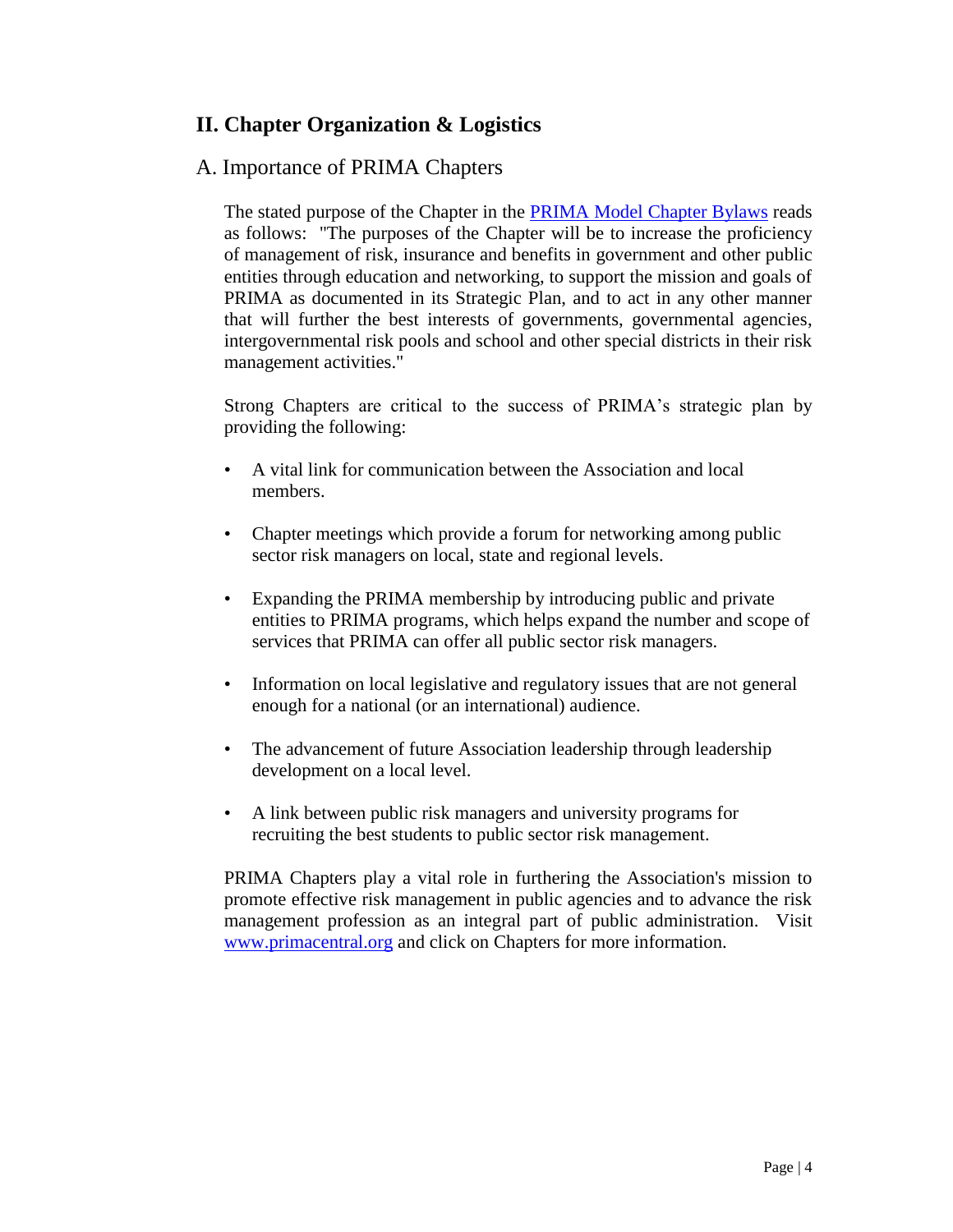#### B. Chartering Requirements

A PRIMA Chapter charter provides a Chapter the right to be known as an affiliate of PRIMA within a designated state or region. The granting of a charter is conditional on the fulfillment of five requirements:

- 1. *Petition*: Five PRIMA government members must petition to the Association's board of directors for the granting of a charter and approval of the charter request by the board of directors.
- *2. Affiliation Agreement*: Two signed copies of the Chapter [affiliation](../../../Chapters/CHAPTERS%202012-2013/Chapter%20Affilation%20Agreement.doc) agreement must be forwarded to PRIMA.

Every Chapter of PRIMA is required to sign a Chapter Affiliation Agreement. This agreement formalizes the affiliation between PRIMA and its Chapters and defines the mutual rights and responsibilities created under the Chapter charter. The agreement discusses affiliation standards, membership and voting requirements, Chapter programming, organization and fiscal operations, dispute procedures and legal compliance and structure. A signed copy of the affiliation agreement must be signed by the Chapter president and submitted to PRIMA's headquarters and will be stored with the Chapter's other official documents.

By signing the Chapter Affiliation Agreement, the Chapter agrees to acknowledge the objectives of PRIMA as set forth in PRIMA's bylaws. The Chapter also agrees to take such action as is appropriate to implement such objectives and to enhance the reputation and good will of PRIMA.

*3. Bylaws*: The Chapter's bylaws must be submitted to and approved by the Association's board of directors.

Chapter bylaws provide the framework by which Chapter business will be conducted. Chapters must adopt, by a vote of the membership, bylaws that will govern their operations.

To assist in the creation of bylaws and standardize these documents across Chapters, PRIMA provides Chapters with standard, or model, bylaws that can be used as written or adapted slightly to meet the Chapter's needs. New Chapters are required to adopt bylaws that are aligned as closely as possible with the model bylaws provided.

*4. Logo*: When establishing a logo, a Chapter must adhere to the PRIMA Logo Guidelines located in the appendix. A Chapter can contact the Association and request a professional logo to be designed for the Chapter's use.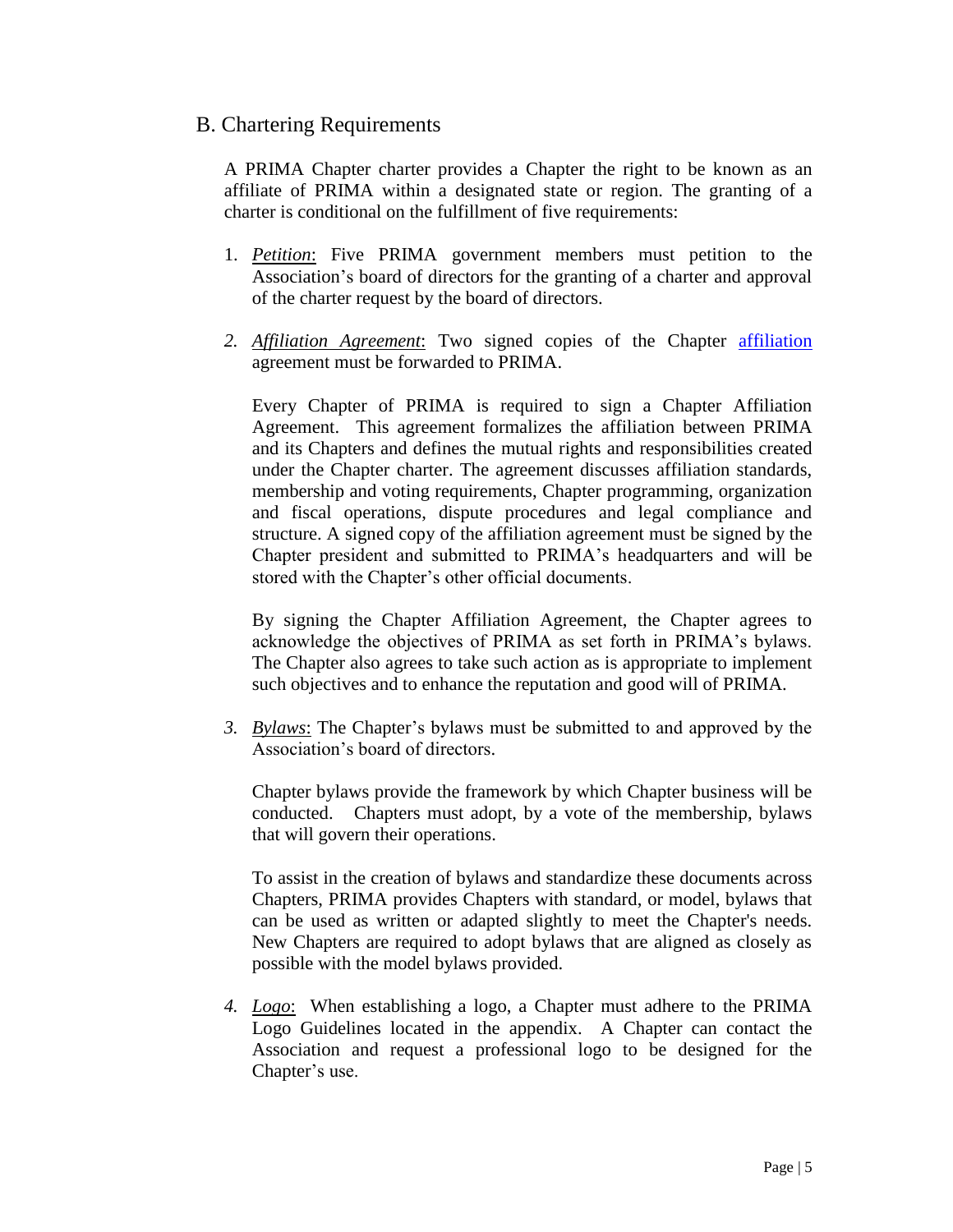*5. Chapter President*: PRIMA's Bylaws require that a Chapter president be a current, government member of PRIMA.

Once a Chapter has fulfilled the chartering requirements, PRIMA will send a copy of the charter and the new Chapter will be recognized at PRIMA's Annual Conference and on the website. The Chapter should keep copies of all the above-named documents on file with the Chapter secretary or other designated Chapter officer. These official documents can also be copied and stored at the PRIMA headquarters in Alexandria, Virginia for safe-keeping. Amendments to any of these chartering documents must receive the prior approval of the PRIMA board of directors or its designee.

#### C. Fiscal Operations

Chapters will establish and practice sound fiscal policy and shall at all times maintain financial self-sufficiency separate and distinct from PRIMA. Chapters will operate and conduct its business affairs in accordance with the generally accepted accounting principles (GAAP) of non-profit organizations (IRC 501 (c) (3)).

All Chapters are financially autonomous organizations. Chapters will determine their own dues structure. At no time shall PRIMA be fiscally responsible for any debt or liability knowingly or assumed by the Chapter, its officers, its board of directors or its membership. PRIMA will not be responsible for and will not assume any debt of any kind incurred by a Chapter. PRIMA will not be responsible for any local, state or federal tax liability of any Chapter or reporting or filing of the same.

# D. Tax information and Filing Requirements

#### **Incorporation as a 501(c)(3) Association**

Incorporation as a non-profit association is filed in each state. Often Chapters can find a member attorney who will assist with this process.

Check on-line with your Secretary of State office for items that may be required by your particular state. Items you may need to include: filing for sales tax exemption with the comptroller's office, incorporation requirements, filing for a DBA (doing business as) and requirements for varying taxing authorities. You may be able to identify other organizations or have an attorney that works closely with your Chapter who may be able to assist in identifying these requirements in your jurisdiction.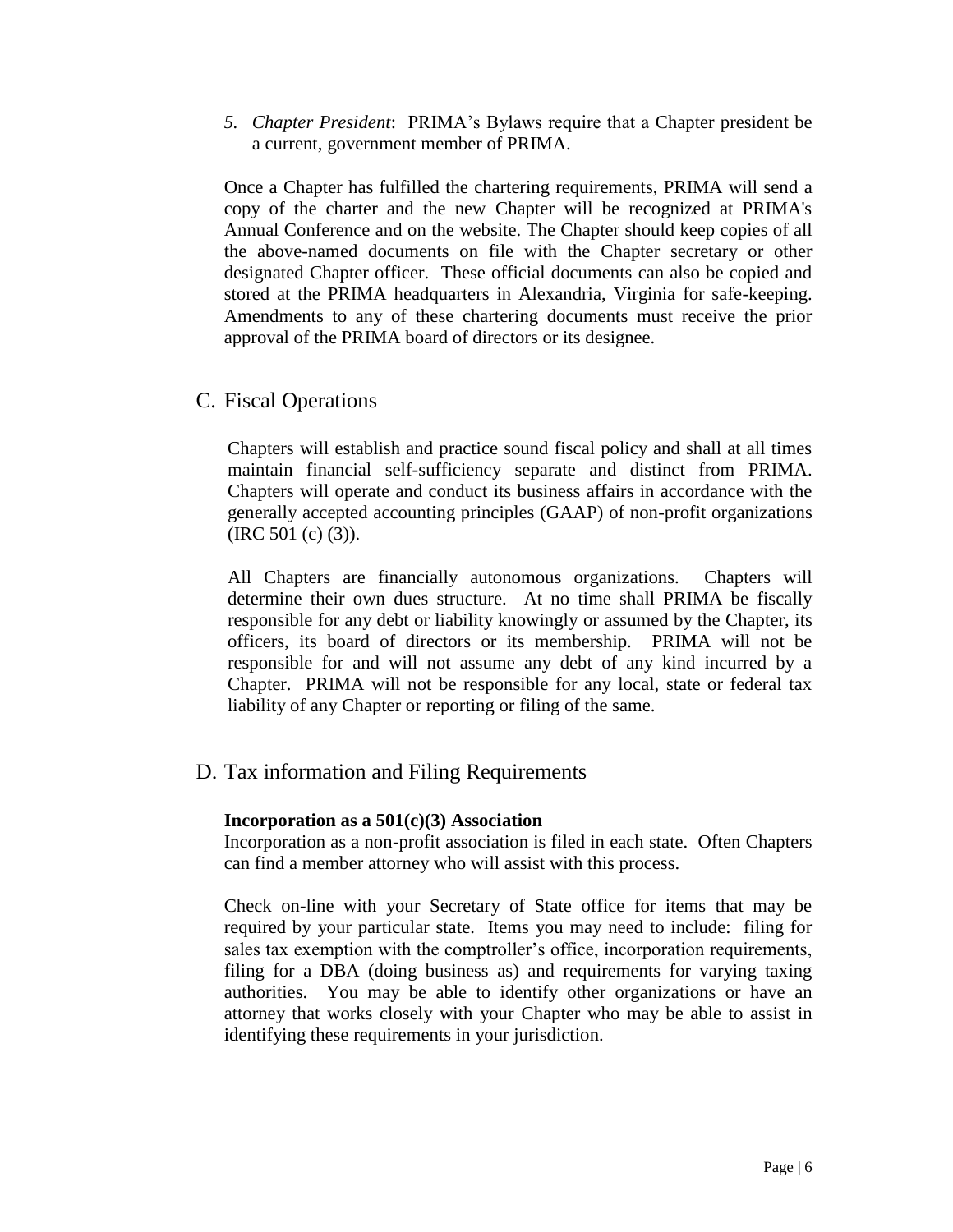#### **Federal Requirements**

Non-profit associations are generally not assessed tax, but filing may be required. Chapters are encouraged to seek the advice of a tax professional for answers to individual situations.

#### E. Dissolution

Should a Chapter choose to dissolve, it must do so in accordance with its bylaws and must notify PRIMA in writing of the action.

# F. Chapter Pre-Organization Checklist

- Five Chapter members agree to petition PRIMA to approve a new Chapter's charter.
- Prepare a Petition to submit to PRIMA board of directors for approval of a new PRIMA Chapter.
- President must sign the Chapter Affiliation Agreement provided by PRIMA
- Prepare and adopt bylaws.
- Check with Secretary of State on incorporation requirements for a not for-profit organization (check on-line).
- Reserve Chapter name by filing "DBA" with the secretary of state (this varies since it is a state filing).
- Apply to state as "(name of state or region) Chapter of the Public Risk Management Association".
- Apply to state as "(name of state or region) Chapter of the Public Risk Management Association".
- Check state annual fees, initial and ongoing filing requirements.
- If required, prepare Articles of Incorporation for the State.
- If desired, have attorney review state filings.
- Submit petition, Affiliation Agreement and bylaws to PRIMA.
- Review financial requirements and tax implications with an accountant.
- Set up Chapter bookkeeping system.
- If general liability, directors & officers or other insurance is desired, contact an insurance broker. PRIMA has a Directors & Officers liability program available to all chapters.
- Prepare record-keeping system.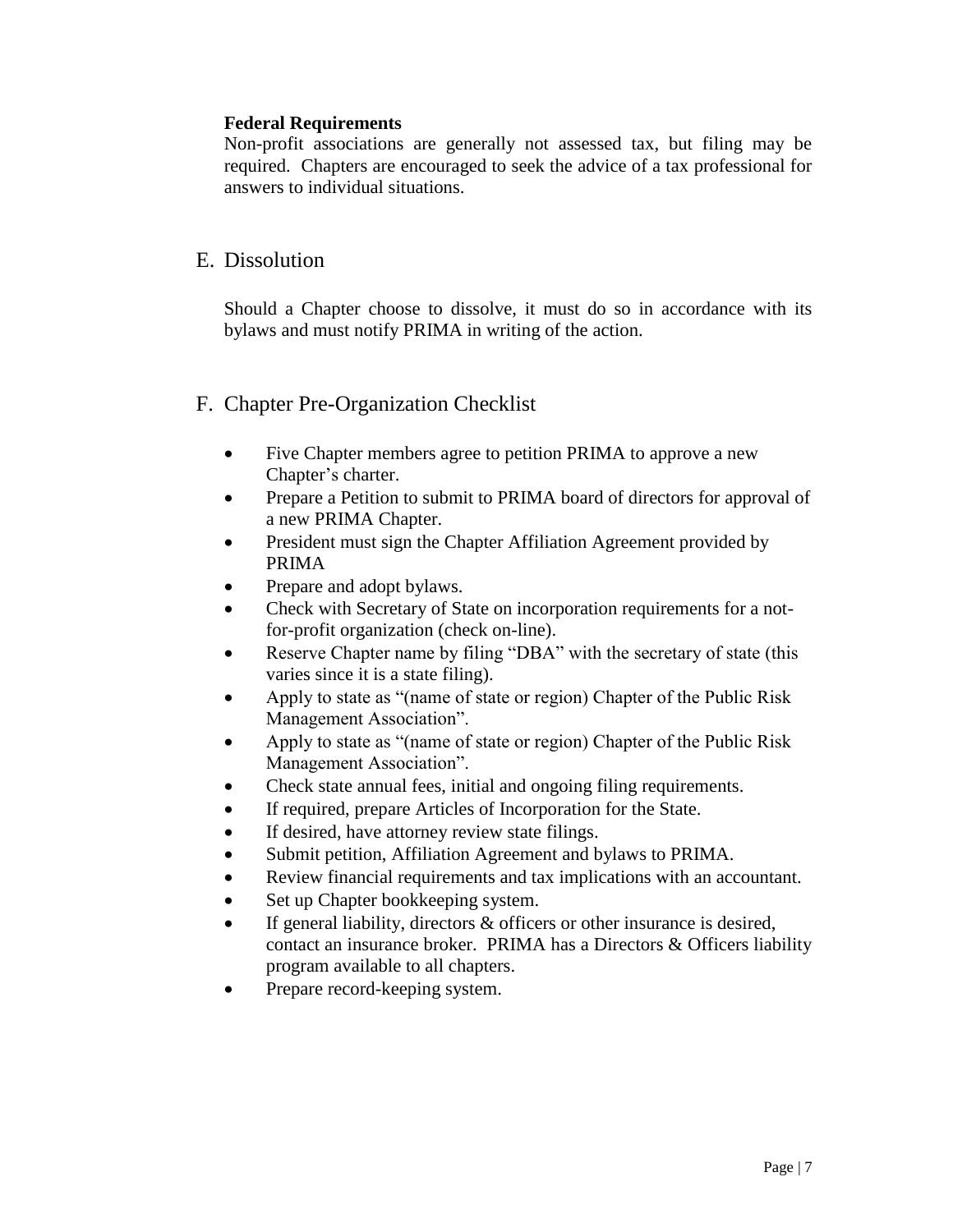# G. Chapter Membership Policy

In designing the [model bylaws,](../../../Communications/Website/Chapters/Chapter%20Resources/Documents/Docs%20and%20Resources/ChapterByLawsMay05.pdf) PRIMA recognizes that Chapters are financially autonomous from PRIMA and need latitude in the bylaws to best serve the needs of their unique membership. The model bylaws reflect the membership structure of PRIMA and include *Government Membership, Association Membership,* and *Affiliate Membership*. Many Chapters have other categories such as Pools, Corporate, Retired, etc. Your Chapter should evaluate the appropriate membership categories and dues that are most appropriate for your area.

# H. Chapter Offerings:

Different Chapters will find that what works for one Chapter won't work for another depending on size, make up of membership, funding, and willingness of Chapter members to participate. Below is a list of ideas for Chapters to help ensure success:

- Ensure that organization governance and structure are intact.
- Create a membership growth strategy and use members and vendor partners to assist in attracting participation.
- Hold regular scheduled board meetings to manage association business.
- Provide frequent seminars and meetings that to provide education and networking opportunities for members and prospective members.
- Create frequent communications and e-blasts to members about upcoming events, other networking and education opportunities, and to share information on hot topics.
- Consider the creation of a newsletter.
- Consider creating a Chapter Awards Recognition program to recognize Public Entity success stories in your Chapter's territory. Risk Management Program awards and Risk Manager awards can be presented by your Chapter at its annual large membership symposium.
- Offer scholarships to your Chapter's members for attendance at your Chapter's annual conference or membership meeting. Also consider offering scholarships for members to attend the National conference.
- Encourage involvement of your members with your Chapter and with National PRIMA including participation committees.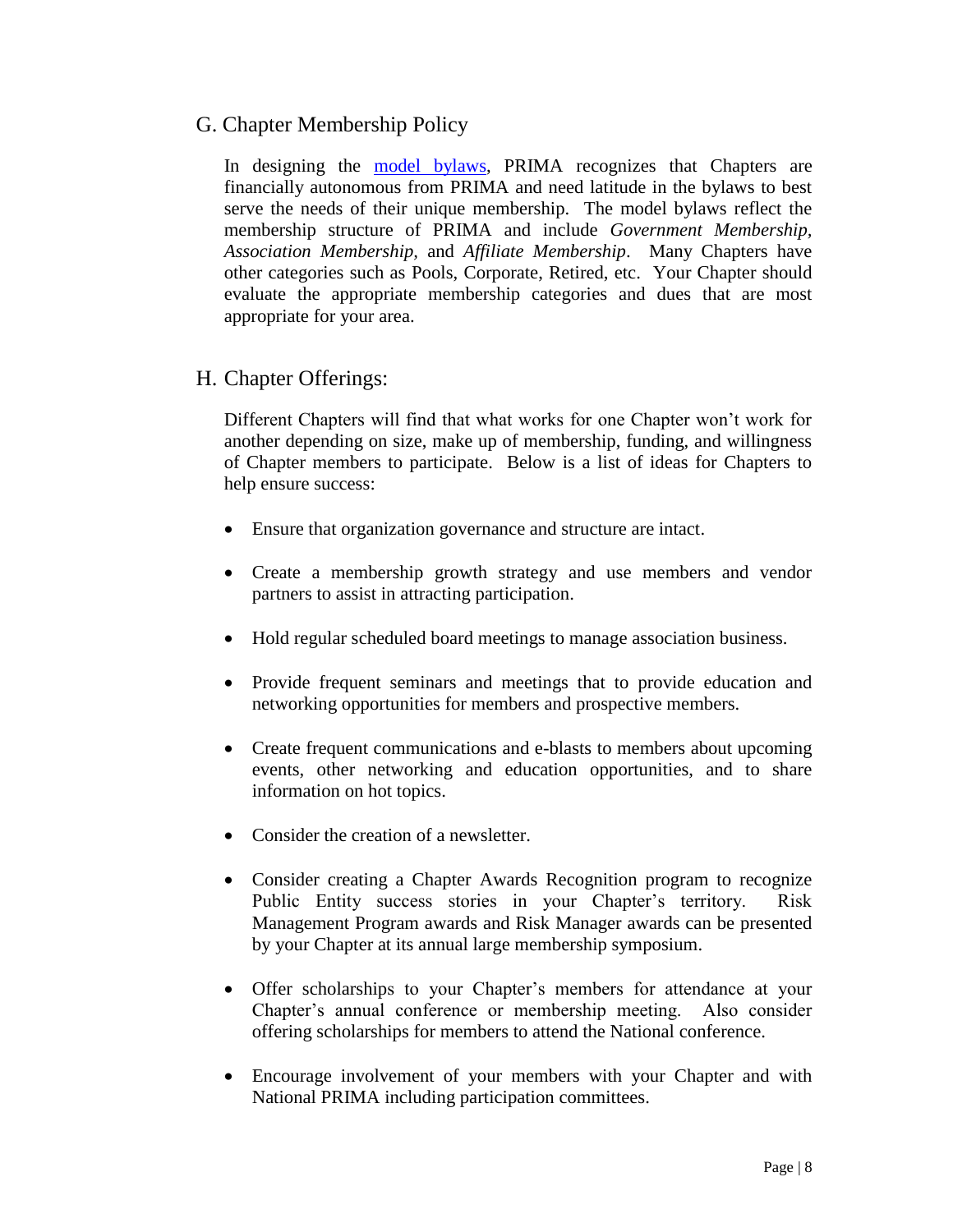Take advantage of what PRIMA offers to Chapters.

# I. Organization Governance and Structure

#### *The Chapter Board*

The Chapter board of directors is the governing board of the Chapter. The board provides leadership and establishes policy and governance for the Chapter. The roles and responsibilities of the board and officers are outlined in the Chapter's Bylaws. The Chapter President presides over the association and is typically charged with executing policy.

Responsibilities for officers and board members vary from Chapter to Chapter based on the Chapter's needs and specific structure. The bylaws should provide a broad view of the responsibilities of the board. PRIMA has made available a set of model bylaws that can help outline the roles and responsibilities of the various Executive Officer and Director positions necessary for the operation of a Chapter. Typical positions include President, President-Elect, Past President, Treasurer, Secretary and Directors.

Obtaining input from other Chapter leaders can also assist your Chapter in forming bylaws that will most appropriately address your Chapter's needs and goals. Feel free to contact the Chapter Relations Committee so that a committee member can assist you. You contact PRIMA's Membership Department at [membership@primacentral.org](mailto:bdones@primacentral.org) and your inquiries will be sent to the committee for response.

# J. Membership Recruitment and Retention

Once the PRIMA Chapter has been established, the focus of its Chapter leaders should turn toward developing membership and member services. Recruitment and retention of the Chapter's member base is crucial to the organization's success. Chapters must constantly reach out to prospective members.

Through planning of meaningful educational opportunities and networking opportunities, you will encourage membership. Through announcements, emails and the Chapter's web site, you will keep your members informed about the Chapter's activities. These are an important means of paving the way for new member interest.

You must market the fact the value that PRIMA offers -- the opportunity for personal and professional development through participation in various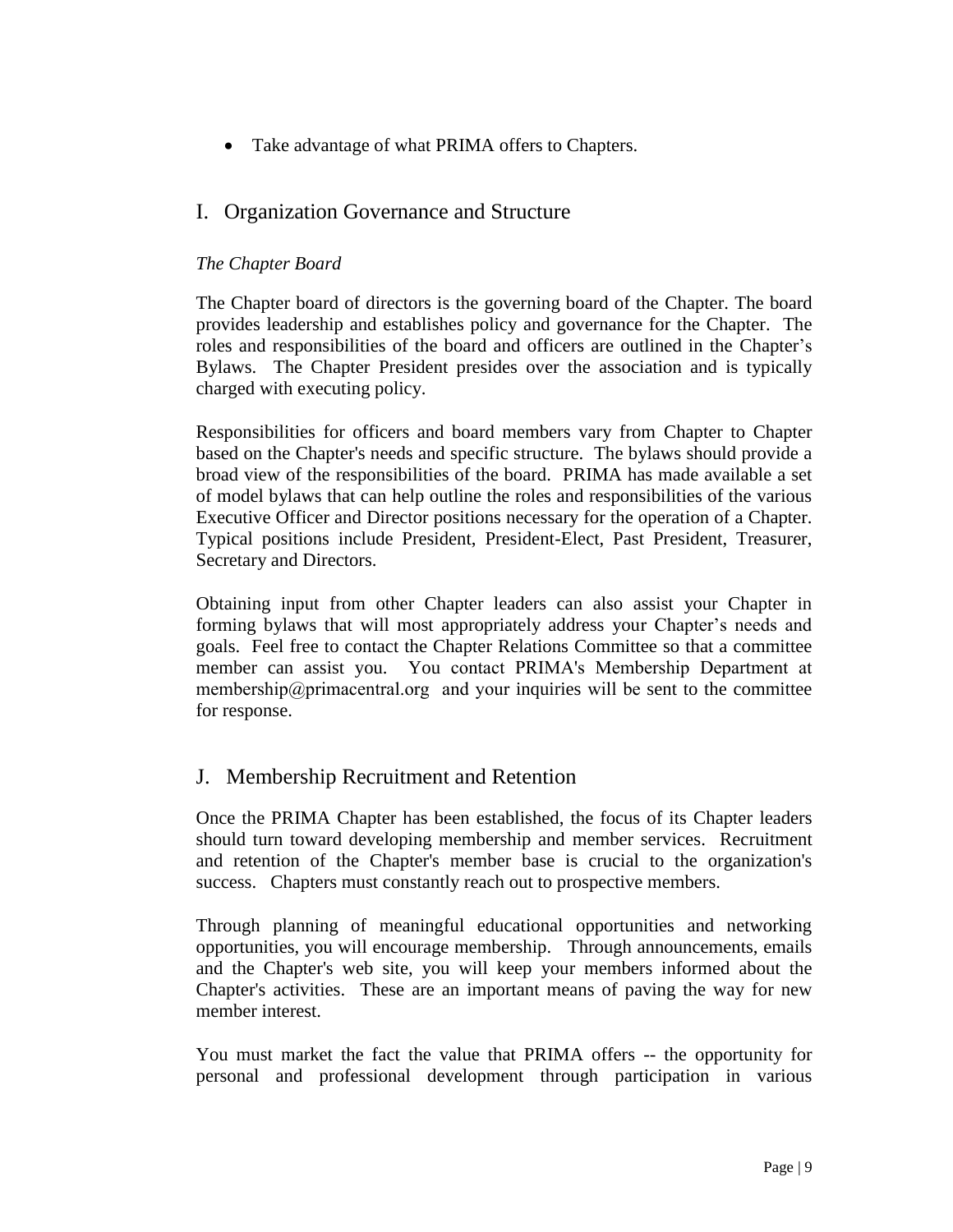educational opportunities, information sharing, activities, publications and services available through the Chapter and PRIMA national.

Potential members will be interested in news and facts about your Chapter and the national association. Basic information is vital such as: How much are the dues? How often and where does the Chapter meet? Understand the link between what your Chapter offers and the potential member's goals.

Identify entities and individuals who would benefit from Chapter membership, make personal contact and acquaint these people with the advantages of membership and active participation.

You may contact PRIMA's Members[hip Department](mailto:bdones@primacentral.org) at membership@primacentral.org to obtain PRIMA materials and to obtain a list of prospective members in your area in an exchange for your Chapter's current membership list. This will help build your membership and PRIMA's membership.

Help promote and advance the mutual interests of your Chapter and PRIMA by participating in formal speaking engagements to other associations on the topics of risk management. Give out website information and contact people to whom others can talk. Invite others to speak at your events. Good speakers are tantamount to return attendees at your events; and speakers are a great way to establish vendor partnerships for your Chapter. Sponsorships can make a significant difference in your Chapter's financial abilities to meet your member's needs.

#### **Membership Checklist**

**New Member Welcome and Orientation --** Every new member should receive acknowledgement and orientation. A few ways are to send membership cards, a welcome letter, or a packet of "new member" information. Your Chapter may assign a membership liaison or Membership Committee to make telephone contact with new members and to meet the new member at their first few Chapter meetings or functions.

#### **Marketing Strategies**

The following marketing strategies have been identified by PRIMA Chapter leaders as the most productive methods of increasing membership.

- Challenge each Chapter member to personally invite a non-member to attend an upcoming meeting.
- Take the Chapter meeting on the road—offer the same meeting in different areas of your state (or territory) bringing in new members while limiting the work involved in planning a new meeting. Also contact national organizations and statewide municipal leagues for attendees.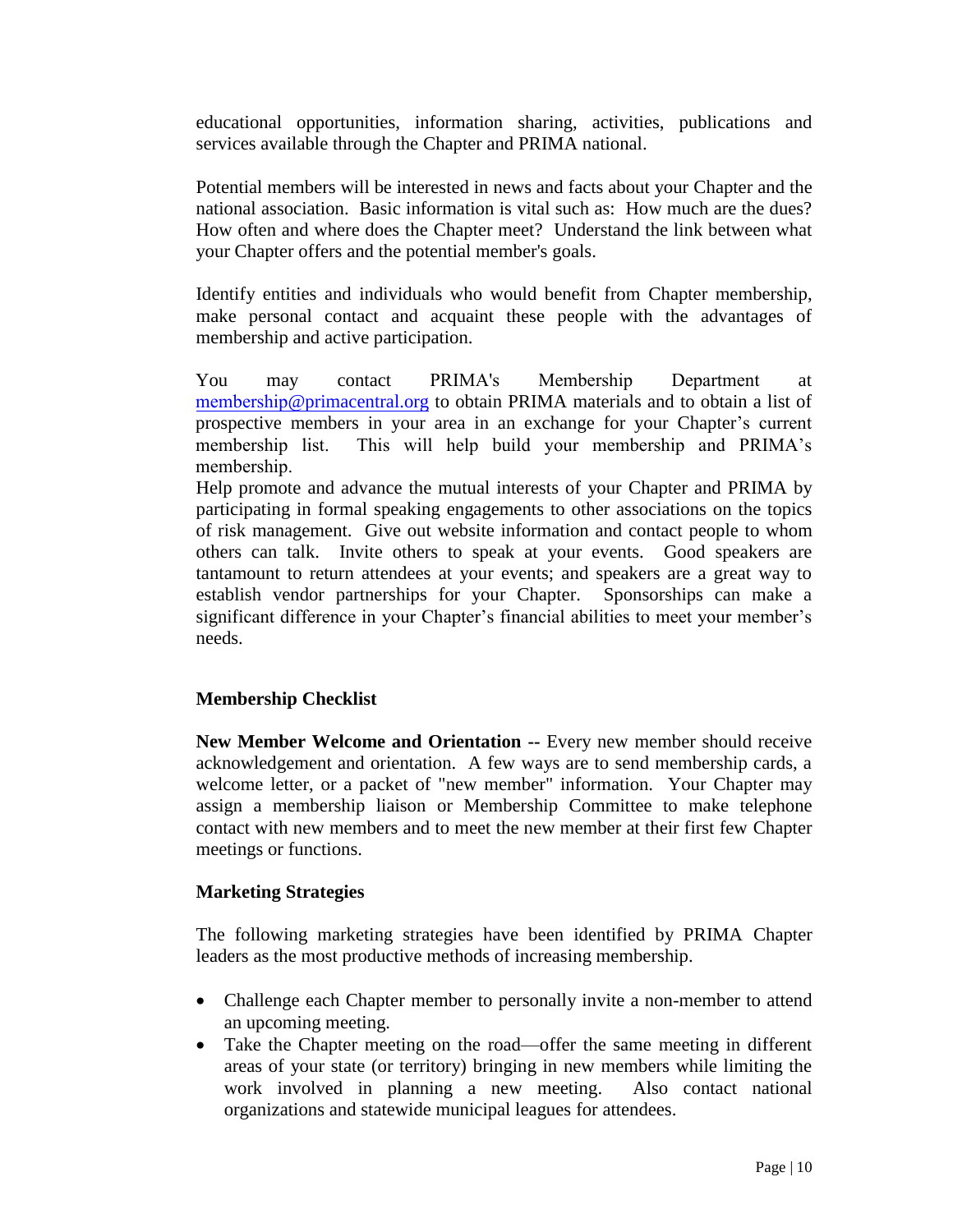- Obtain membership lists for marketing of membership. (Some organizations will trade their list for yours; other organizations may sell their lists.)
- Take advantage of opportunities to partner with other organizations to deliver products or services in areas of shared interest.
- Encourage pools to pay Chapter dues for members of their pool.
- Mass market to potential members other organizations and other state-level organizations.
- Encourage members to write articles for publication in your Chapter's newsletter as well as other publications such as state municipal, county and school publications and PRIMA's publications to increase awareness within the public administration community about the return on investment available through risk management programs.
- Search the government directory for potential members.
- Have a sponsor do a mailing in support of the local Chapter.
- Encourage more affiliate members to join.
- Identify members with name recognition and recruit them to work on membership development. Many organizations are competing for membership and a personal contact from a respected leader in public administration or risk management can create almost immediate results.
- Have members call potential members to explain PRIMA and the Chapter activities.
- Ask each Chapter officer to contact 5 full- or part-time risk managers in the local area, inviting them to attend an upcoming meeting.

#### **Pool-specific marketing ideas**

- Encourage pools and municipal leagues to distribute PRIMA meeting and membership information to their members.
- Ask pools to encourage their members<sup>2</sup> organizations to join the Chapter.
- Sponsor a joint meeting with a pool.
- Ask pools to supply the Chapter with a list of their membership entities, contact names and phone numbers.

# K. Communication

#### **PRIMA Web site -- coordination with PRIMA [www.primacentral.org](http://www.primacentral.org/)**

PRIMA provides each Chapter with a web listing that identifies the current Chapter president. It also provides a link to the Chapter's individual website as well as Chapter meetings. Updates should be forwarded to the Chapter Liaison at PRIMA's office.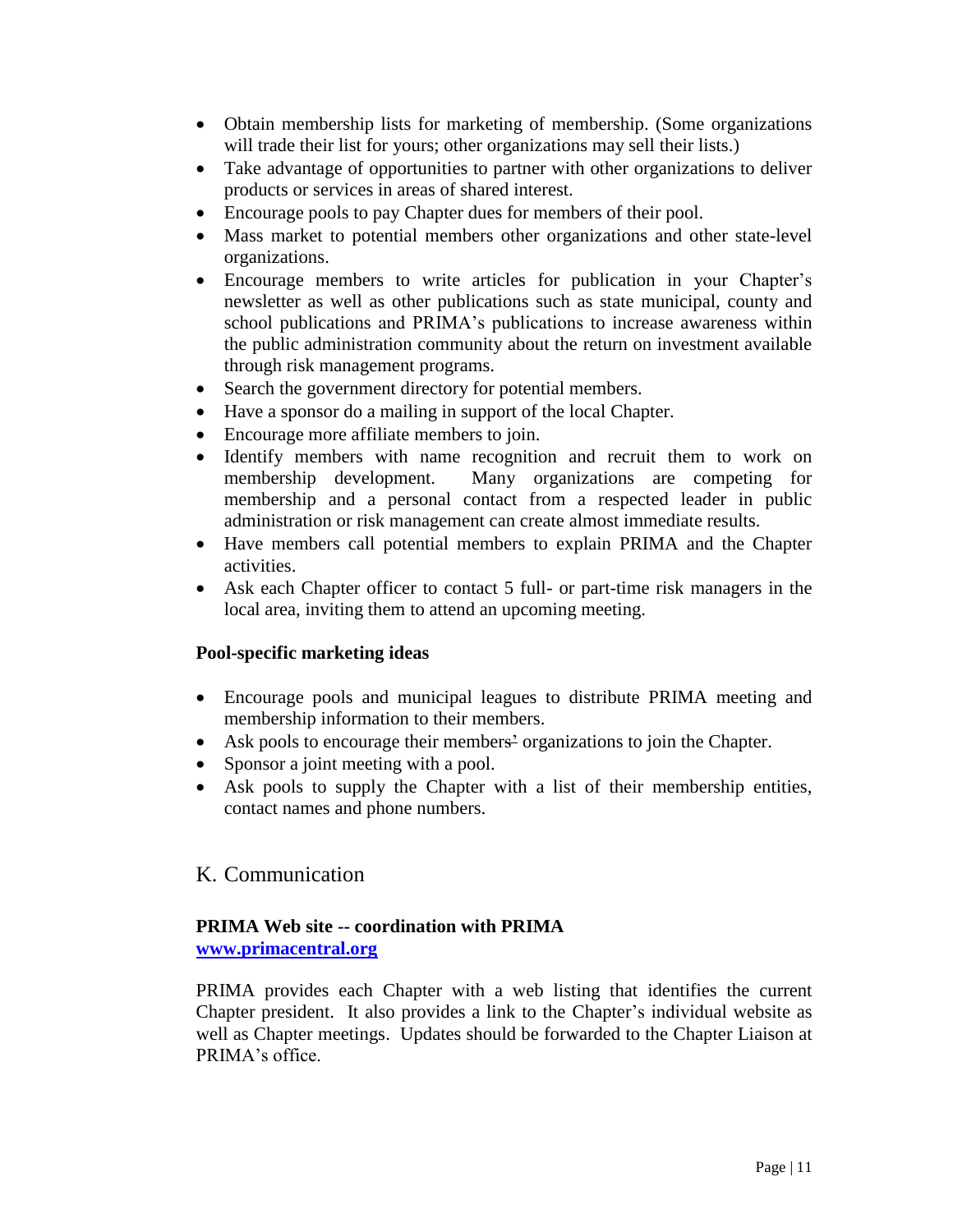#### **[Chapter Web Sites](http://www.primacentral.org/content.cfm?sectionid=7)**

Creating a Chapter web site is an effective way to keep members, sponsors and potential members aware of Chapter activities and opportunities.

#### **Email**

It goes without saying; email has become the quickest, most effective way of business communication. Keep email lists up-to-date.

#### **Updates on PRIMA Activities**

By passing on periodic updates and progress reports from PRIMA's president, executive director, and staff, Chapter presidents and liaisons can help keep their boards and members knowledgeable and up to date on PRIMA activities and looking at the behind-the-scenes activities of running a member association.

#### **Updates on Other Chapters' Activities**

PRIMA encourages Chapter officers to interact with those in other Chapters. Often, this collaboration leads to the sharing of ideas that can benefit both Chapters. The PRIMA website lists Chapter leaders and events, *Public Risk* magazine highlights and numerous activities of interest on a regular basis. In addition, the creation of ChapterTalk, an email-based discussion forum for Chapter leaders facilitates communication among Chapters. For a list of other services that PRIMA provides its Chapters please refer to the Opportunities within PRIMA section of this manual.

#### L. Leadership Development

#### **Chapter Leadership Development**

Each year at the PRIMA Annual Conference, Chapter officers have the chance to meet for a Leadership Development Workshop that encourages the exchange of ideas regarding Chapter operations. Chapter officers are also invited to participate in ChapterTalk, an email discussion forum allowing current and past Chapter presidents from across the country to exchange information with their peers in other Chapters. Chapter leaders can access enrollment in ChapterTalk by logging on to the PRIMA web site and clicking on PRIMA Community.

Chapters are encouraged to provide officers with annual training outlined in this manual. This manual provides an outline of Chapter activities and sample "how to's" for achieving results without reinventing the wheel and developing leadership skills within your Chapter officers.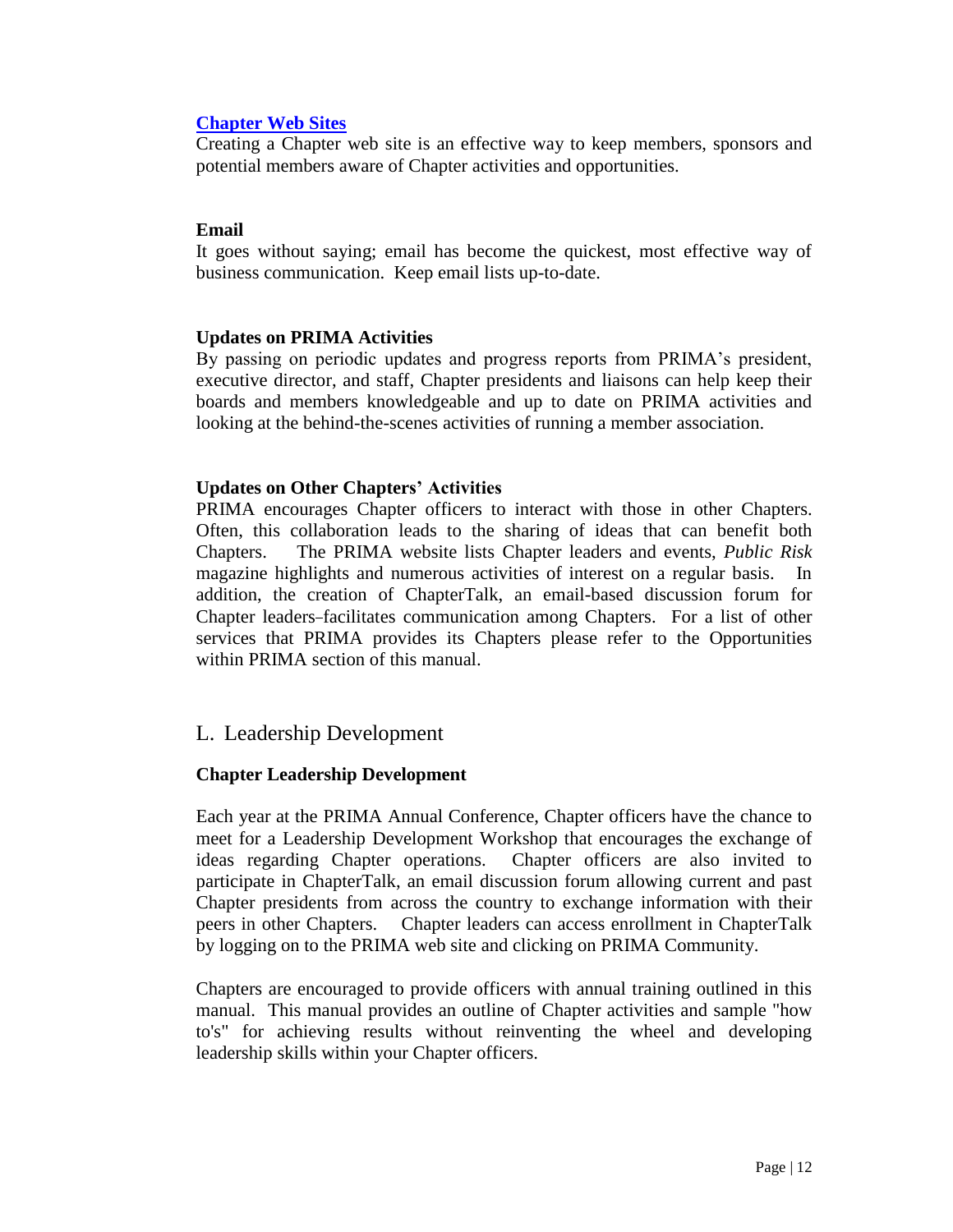# **III. [PRIMA Opportunities for Chapters](../CHAPTERS%20PROMOTION%20STUFF/Chapter%20Services%20Flyer.pdf)**

# A. Other Chapter Services

In an effort to support the state Chapters of PRIMA, PRIMA offers several services.

- **Marketing Materials** PRIMA will provide marketing materials and brochures to distribute at Chapter meetings and conferences.
- **Chapter Record Maintenance** PRIMA will maintain copies of your key Chapter records and documents, i.e. bylaws, articles of incorporation, tax documents.
- **Chapter Resources Website Section** PRIMA posts Chapter-related reference materials on the website for everyone to use.
- **Chapter Spotlight** PRIMA may spotlight your Chapter in their *Public Risk* magazine.
- **Chapter Contract Review PRIMA** will review your hotel contracts and provide feedback.
- **ChapterTalk**  PRIMA's online discussion forum gives current Chapter presidents access to other current and past Chapter presidents.
- **Chapter Visits** Send PRIMA's Executive Director an invitation letter and we will try to schedule a visit to your Chapter.

# B. [Awards & Recognition](http://www.primacentral.org/content.cfm?sectionid=16)

#### **PRIMA's Awards Program**

PRIMA's Awards program was designed to recognize risk management excellence. Voting PRIMA members who have created a new program or product or displayed an overall commitment to the field of public sector risk management are eligible to submit applications for the Public Risk Manager of the Year, Outstanding Achievement for a Public Risk Management Product, Pool, or Program categories, or the Chapter Recognition Award. This program opens up late fall and closes mid-January. Winners are notified sometime in March. This program is also detailed on [www.primacentral.org](http://www.primacentral.org/) under the Awards and Recognition link under Member Resources.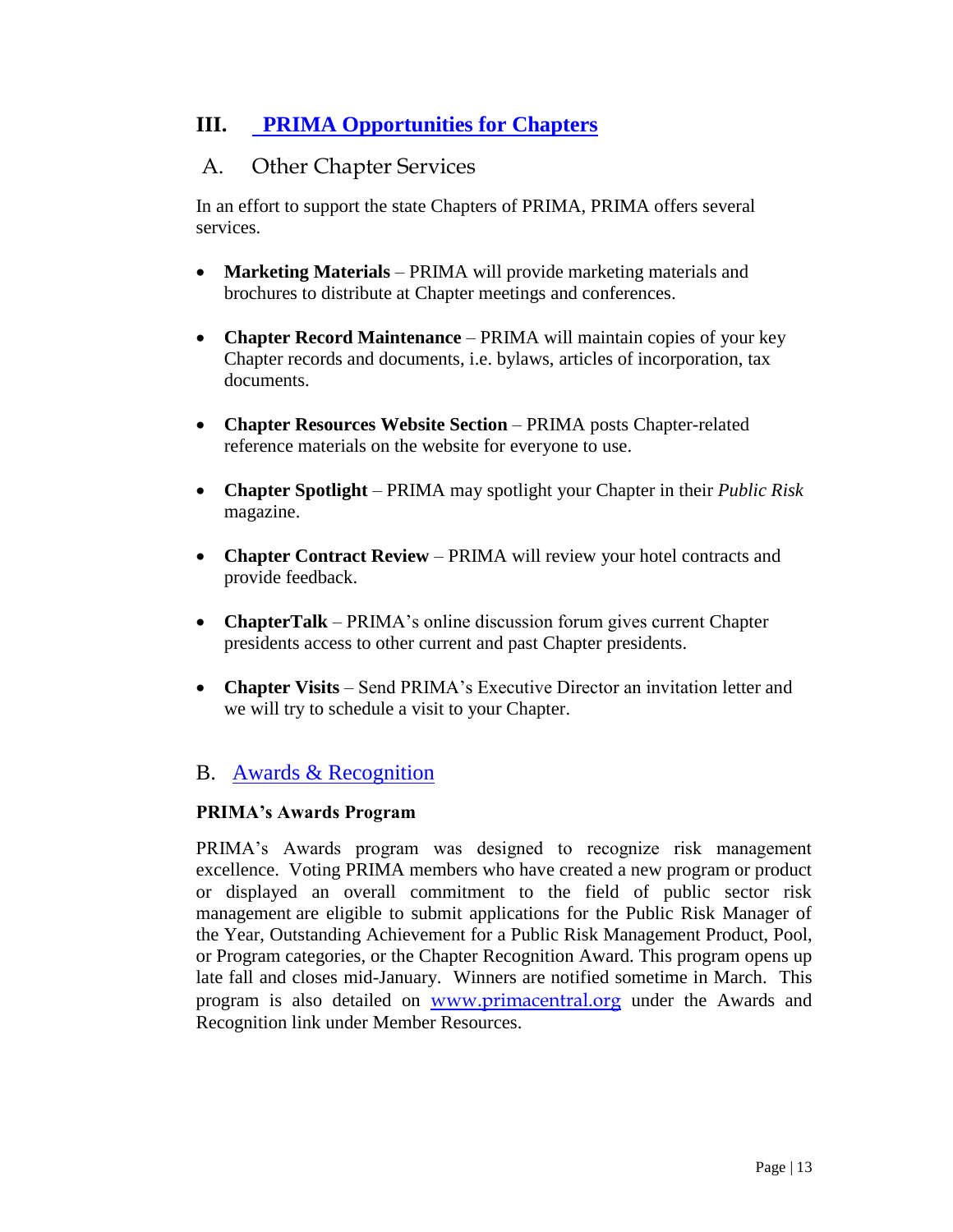#### **Public Risk Manager of the Year Award**

This is the most prestigious award a PRIMA member can receive. PRIMA members must be nominated and will receive the award upon demonstration in performing risk management duties and responsibilities and excel to a significant degree in:

- Developing and implementing a risk management program.
- Using various insurance and/or self-funding mechanisms for effective risk financing.
- Developing, implementing and administering loss prevention and loss control programs to eliminate or reduce risk exposures.
- Coordinating support systems that best serve their entity's risk management goals and needs.
- Serving as a mentor and leader within the industry.

The Public Risk Manager of the Year will receive complimentary registration, airfare and hotel accommodations for PRIMA's Annual Conference. The Public Risk Manager of the Year will also receive recognition at the Annual Conference, recognition in PRIMA publications and Web site, as well as be featured in a short video detailing their achievements.

#### **Outstanding Achievement in a Public Risk Management Program**

This award recognizes risk management programs that are notably innovative, successful and/or well received. Entries can include, but are not limited to, department-wide or agency-wide safety initiatives, innovative risk management programs, new ways to fund risk management programs, implementation of a new program or success in selling your risk management objectives.

#### **Outstanding Achievement in a Public Risk Management Product**

This award recognizes risk management products that are particularly timely, innovative and effective for risk managers. Products can include, but are not limited to, manuals, videos, newsletters, training modules, computer programs or Web sites.

(Pools must enter the Outstanding Achievement for an Intergovernmental Risk Pool Program or Product category.)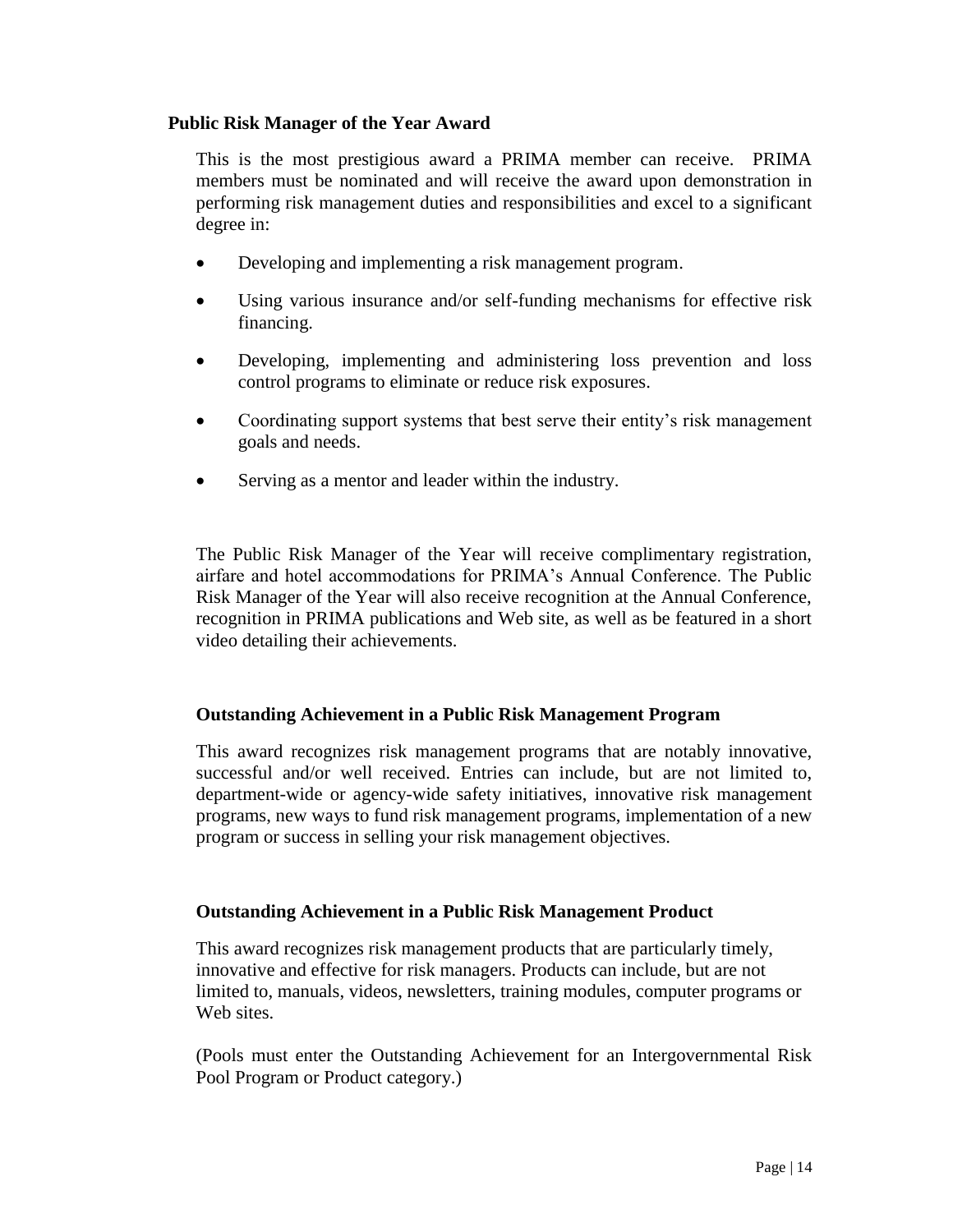#### **Outstanding Achievement in a Public Risk Management Pool Program or Product**

This award recognizes products and programs developed by intergovernmental risk pools that are notably innovative, timely and/or well received. Submission may focus on risk management products or programs provided to pool members. Submissions are accepted only from intergovernmental risk pools.

Recipients of these awards will receive complimentary registration to PRIMA's Annual Conference, recognition at the Annual Conference, as well as recognition in PRIMA publications and Web site.

#### **Chapter Recognition Award**

This award honors a PRIMA Chapter's newsletter, program, Web site, networking opportunities or any other Chapter-related activity.

The recipient of this award will receive one complimentary registration to PRIMA's Annual Conference, recognition at the Annual Conference, as well as recognition in PRIMA publications and Web site.

#### **Chapter Service Award**

Each year, PRIMA gives Chapter presidents the opportunity to select someone from their Chapter to be recognized at PRIMA's Annual Conference. Chapter presidents are encouraged to select someone from within their Chapter that has dedicated their time to and provided their Chapter with exemplary service. Individuals selected will be recognized at the PRIMA Annual Conference and will be awarded by their Chapters. This award is communicated to the Chapter presidents via email from PRIMA's Chapter Liaison. Traditionally this Award opens after PRIMA's Awards Program has closed. Chapter presidents have until January to fill out an information form and notify PRIMA's Chapter Liaison that they will be selecting someone.

#### C. Student Scholarships

Each year PRIMA offers several scholarships to students of public sector risk management. The PRIMA Student Scholarship program provides student winners with a unique opportunity to meet and learn from expert practitioners in the public risk management field and chose from over 55 educational sessions to attend. The student scholarships cover expenses related to attending PRIMA's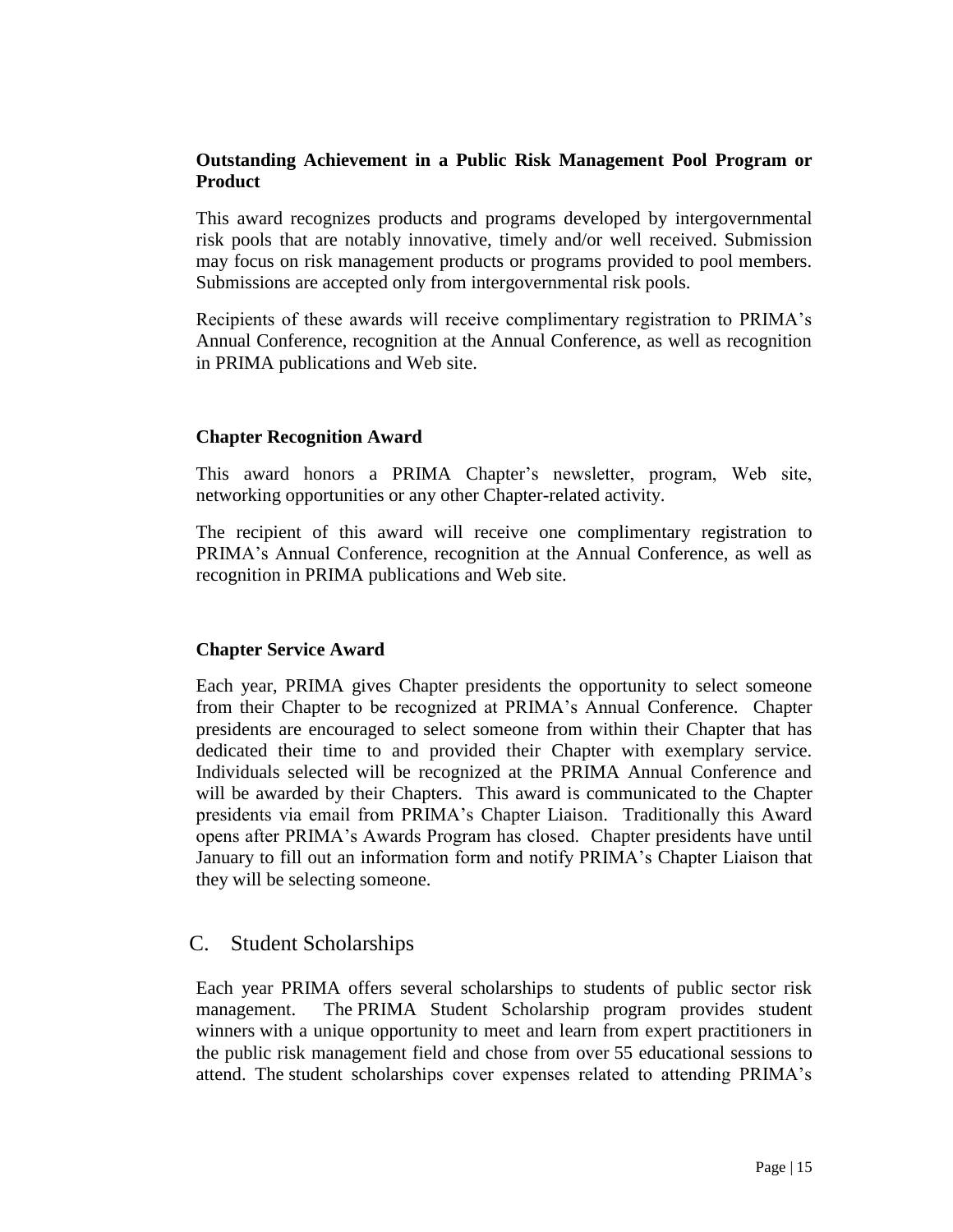Annual Conference, including registration, meals, hotel accommodations and transportation.

Any student in good standing who is currently enrolled in Occupational Safety, Risk Management and Insurance or a similar degree program is invited to apply. Up to four scholarships are awarded annually. A committee made up of public risk managers, members of PRIMA's board of directors and/or professors of public administration will review the application packets and select the scholarship recipients.

The scholarships cover expenses related to attending PRIMA's Annual Conference, including registration, meals, hotel accommodations and transportation. In addition, PRIMA gives each scholarship recipient a complimentary one year student membership to PRIMA. Each recipient will be matched with a risk management professional who will serve as a mentor prior, during, and following the conference.

Chapters may also elect to sponsor a student scholar. This is an excellent way to encourage students in your state to pursue a career in public sector risk management. The scholarship program is also an excellent way to get publicity for the Chapter in the local academic community.

# D. PRIMA Annual Conference Moderators

In order to provide Chapter members every possible chance to attend the PRIMA annual conference, Chapters members are asked to sign up as session moderators.

When budgets are tight, becoming involved in the conference program as a moderator, speaker or mentor, is a good way for members to convince an employer that it is important to attend.

# E. Member Scholarships

Chapters are encouraged to develop member scholarships to recognize exceptional Chapter work, industry contributions or to help a member in financial need to attend the PRIMA Annual Conference, PRIMA Institute, Insurance Institute of America classes to obtain the ARM and RMPE designations, and Chapter and regional conferences.

# F. Chapter Member Involvement

One of the top ways to take advantage of all the benefits PRIMA has to offer is to get involved with PRIMA. There are several opportunities to get involved with PRIMA from joining a committee to applying for the Board of Directors.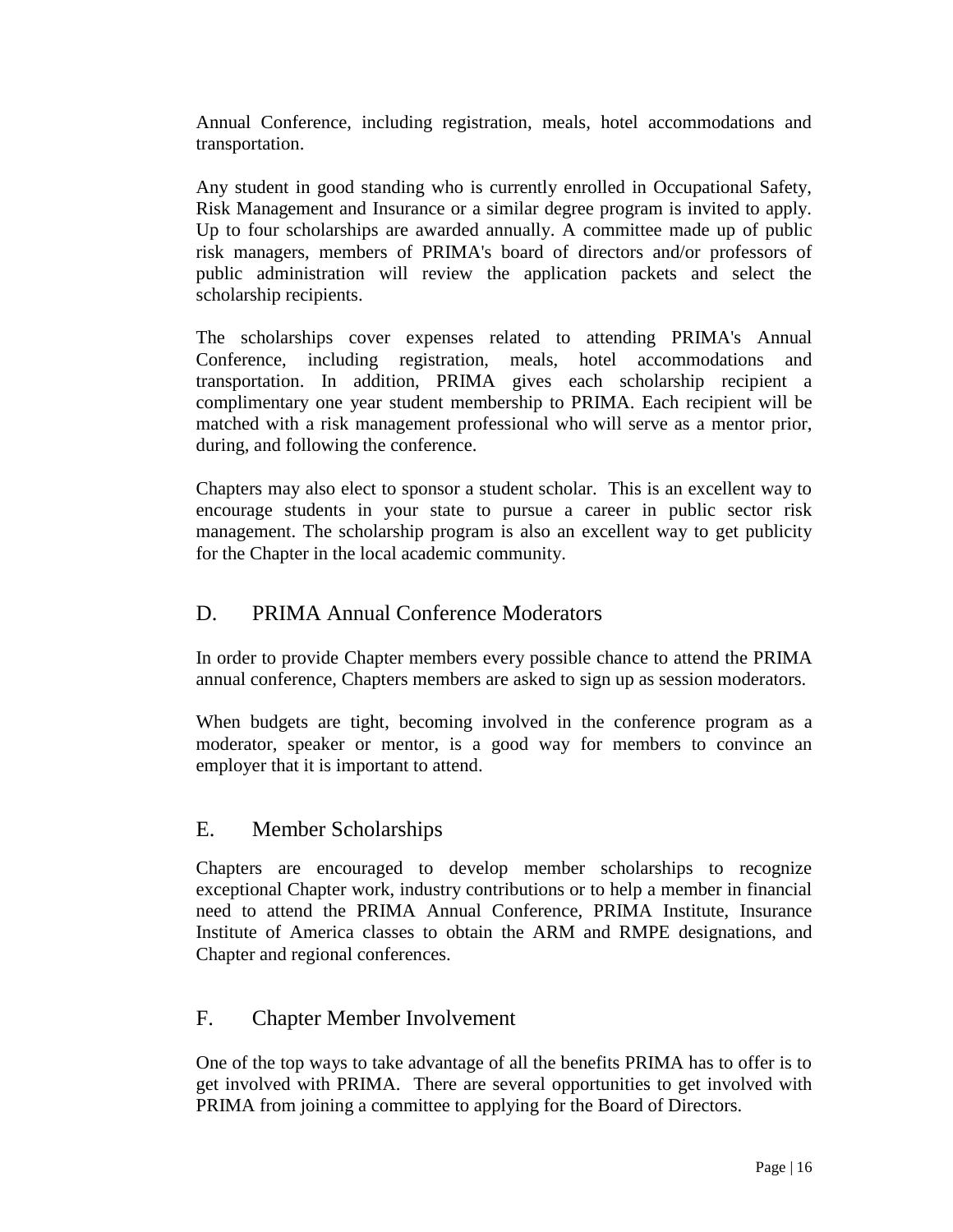#### **PRIMA Committees**

Each year, Chapter members and leaders are invited to serve on PRIMA's committees. Chapter leaders help provide the perspective of risk managers at a local level and are especially beneficial to PRIMA in helping identify the needs of part-time risk managers and risk managers of small entities. Interested members are encouraged to submit their names and areas of interest to PRIMA by filling out the Call for Volunteers form found at [www.primacentral.org](http://www.primacentral.org/) under the Volunteer Leaders & Committees link under Member Resources. The Chapter Relations Committee, Education Committee, External Affairs Committee and Membership Committee are PRIMA's current special committees.

- **Chapter Relations & Member Enhancement Committee:** Link with PRIMA Chapter leaders, members, the PRIMA board of directors and PRIMA staff to further PRIMA's mission. Plan and implement communication with Chapters. Also responsible for developing and implementing strategies to retain current members and recruit new members.
- **Education Committee:** Oversees PRIMA's educational objectives and initiatives. Contributes guidance to the planning and implementation of educational programs. Reviews educational materials and opportunities.
- **External Affairs Committee:** Responsible for monitoring, reviewing and analyzing the current developments in legislative and regulatory decisions and processes that impact the field of public risk management. The priority will be primarily federal actions, although potential precedent-setting development at the state and/or provincial level should also be monitored. The committee is further charged with making recommendations on legislative and regulatory issues to the board of directors regarding action to be taken by the organization.

#### **Leadership Development Committee**

PRIMA's Leadership Development Committee is charged with determining the number of director positions and nominating a sufficient number of members to fill all positions. This committee is appointed by the Board of Directors, chaired by the Past President and consists of six government members of PRIMA.